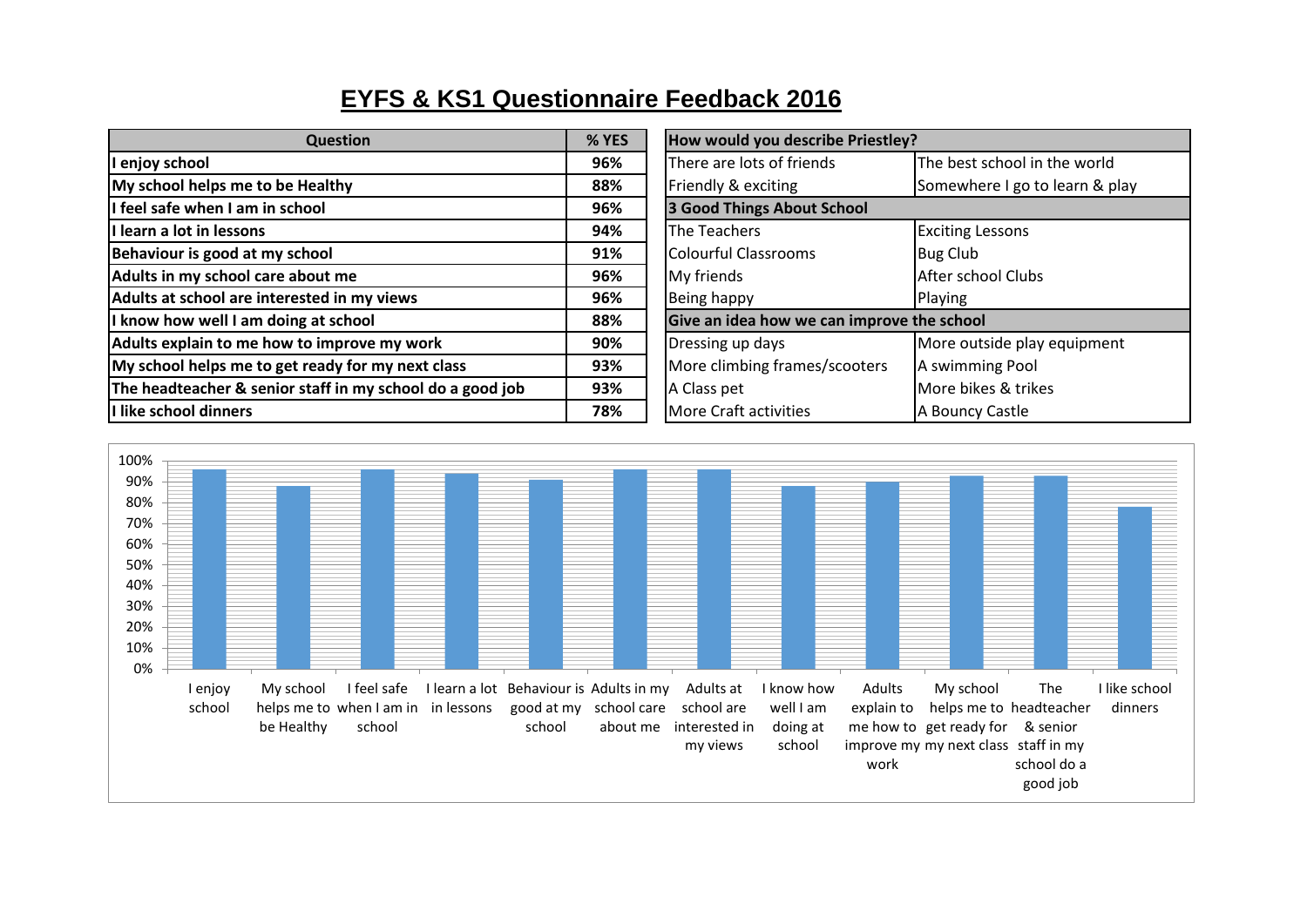## **KS2 Questionnaire Feedback 2016**

| <b>Question</b>                                           | % YES | How would you describe Priestley?                  |
|-----------------------------------------------------------|-------|----------------------------------------------------|
| I enjoy school                                            | 90%   | A really kind place that helps us wth our learning |
| My school helps me to be Healthy                          | 82%   | Learning is fun                                    |
| I feel safe when I am in school                           | 92%   | Teachers encourage us to learn                     |
| I learn a lot in lessons                                  | 92%   | It's good & you learn a lot                        |
| Behaviour is good at my school                            | 80%   | I have been to 3 schools & this is the best        |
| Adults in my school care about me                         | 95%   | Fun, chilled & learning                            |
| Adults at school are interested in my views               | 92%   | Full of funny teachers                             |
| I know how well I am doing at school                      | 85%   | It's fun, safe, happy & learning is enjoyable      |
| Adults explain to me how to improve my work               | 89%   | Proud to be at Priestley                           |
| My school helps me to get ready for my next class         | 90%   | The adults care about at Priestley                 |
| The headteacher & senior staff in my school do a good job | 94%   | It allows you to be yourself                       |
| I like school dinners                                     | 72%   | A great place to concentrate & learn.              |